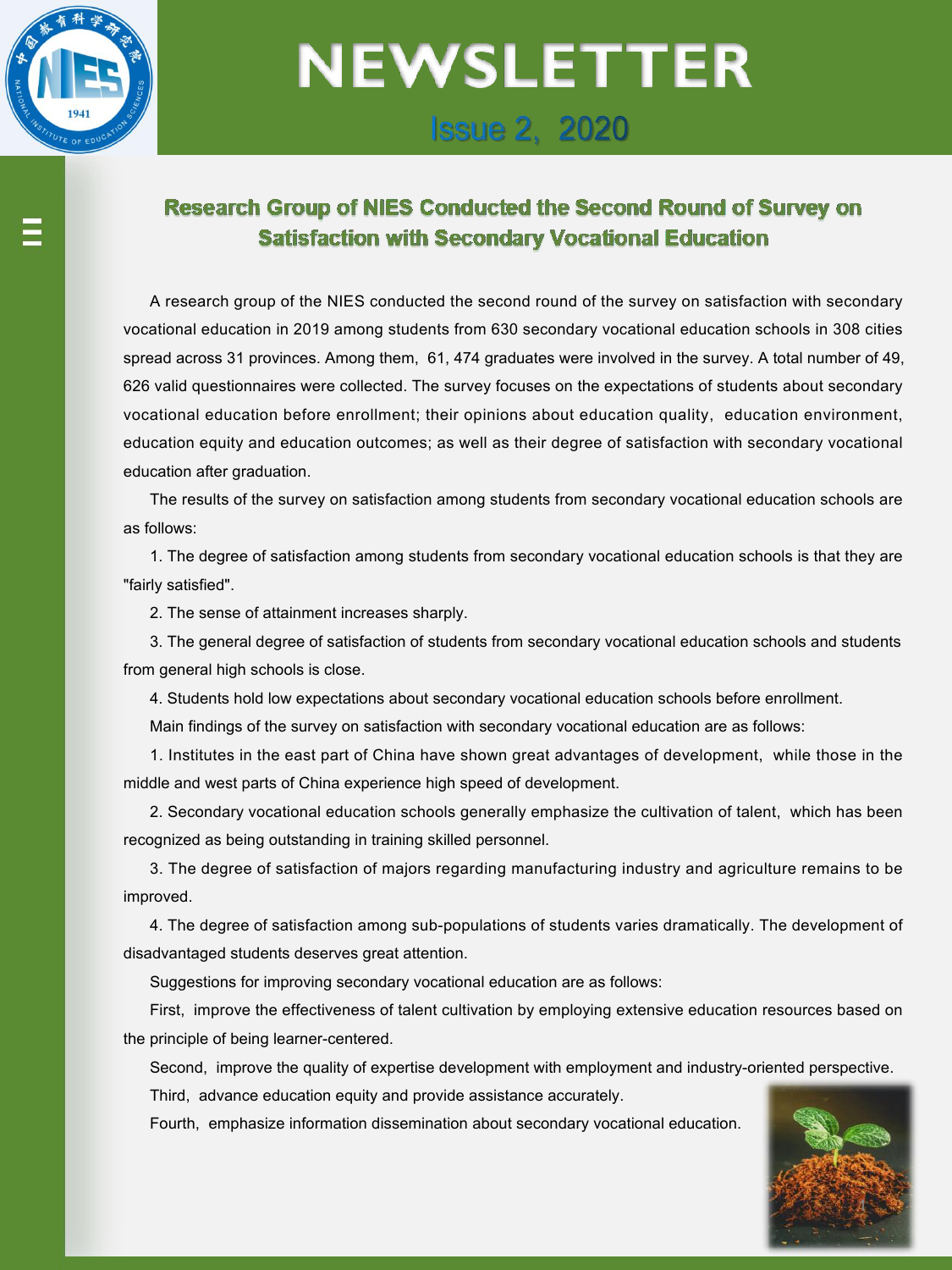

# **NEWSLETTER Issue 2, 2020**

#### **Changing the Trend Toward Utilitarianism in Education**

The Research Group of NIES, published on *Education Research*, 2020 (8)



This paper is the research achievement of the project "Research on the reform of educational evaluation of breaking the 'five only'". The leader of the research group is Cui Baoshi, President of the National Institute of Education Sciences, People's Republic of China.The members of the research group include Deng Youchao, Wan Zuofang, Li Jianmin, Huang Xiaolei, Qin Lin, Weng Qiuyi, Cao Peijie and Du Yunying.

Abstract: The trend toward utilitarianism in education, characterized by a short term, one-sidedness, simplicity, and infectiousness, has excluded the all-round development of students, alienated the educational process, generated overloaded education, and triggered anxiety about education. A historical phenomenon and problem, it reflects social utilitarianism in the field of education, and an inevitable pain in the current stage of social development. The trend toward utilitarianism in education results from the instrumentalized concept of social education, the insufficient supply of high-quality educational resources and their structural imbalance, the "complicity" between education and society, and the "stage effect". From an international perspective, the trend toward utilitarianism in education is an educational crisis worldwide. With the future change of China's economic society, challenges and opportunities coexist in the reversion of the trend toward utilitarianism in education. There will be a sharper contradiction between technological innovations plus industrial upgrading and utilitarianism in education; the population change will lead to the concentration of future educational demands on urban areas and middle-class families, making it difficult to weaken the trend toward utilitarianism in education in a short period. However, technological reforms have brought about opportunities for the reversion of the trend toward utilitarianism in education. We need to extend the concept of cultivating talents by molding people's high morals from the educational system to the entire society, improve the vertically connected, horizontally communicational, and flexible structure of education, strengthen the urban governance of education, and enhance the "inter-governmental learning ability"in the practice of educational policies.